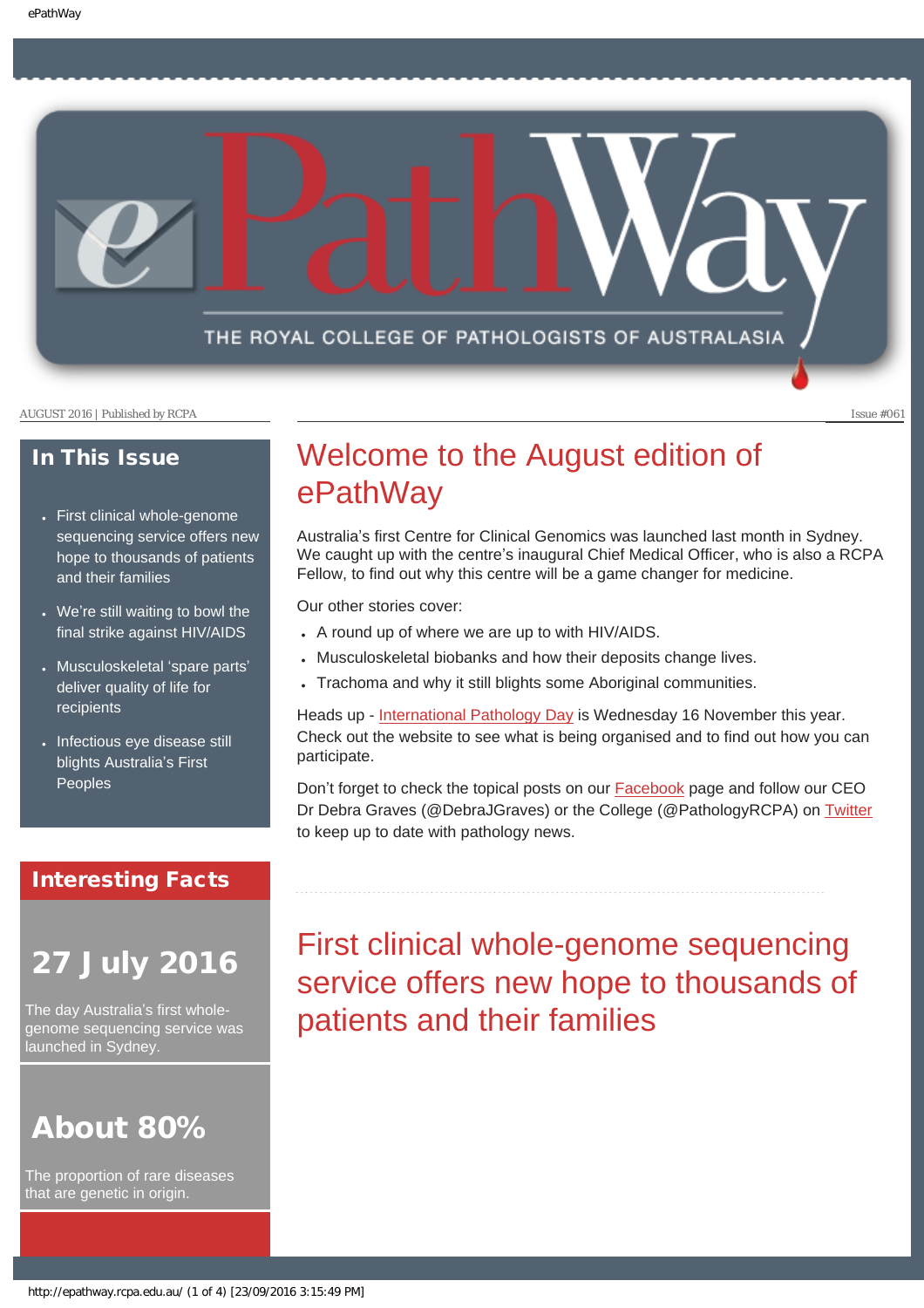# 6-8%

The estimated proportion of Australians that are affected by a rare disease.

*Source: Garvan Institute*

# Important Message



# Suggest to a friend

Know someone who might be interested in this website? Why not [suggest the website](mailto:?Subject=I%20think%20you%20should%20read%20this%20Newsletter=
http://epathway.rcpa.edu.au/index.html) to them.

## Previous Editions

Did you miss something from last month? You can view our [previous](#page-5-0) [editions](#page-5-0) at any time.

### Subscribe Now!

<span id="page-1-0"></span>

Subscription is easy! Simply fill in our [subscription form](#page-7-0).

### Links

[RCPA Manual](http://rcpamanual.edu.au/)

[Lab Tests Online](http://www.labtestsonline.org.au/)

[Know Pathology Know Healthcare](http://knowpathology.com.au/)



Australia's first clinical whole-genome sequencing service, located at the Garvan Institute of Medical Research's newly opened Kinghorn Centre for Clinical Genomics (KCCG) in Sydney, was officially opened on July 27 this year. KCCG's inaugural Chief Medical Officer, RCPA Fellow Professor Leslie Burnett, explains why this new service is another game changer for medicine.

[read more »](#page-8-0)

# We're still waiting to bowl the final strike against HIV/AIDS

It's been 30 years since *those* ads appeared where the Grim Reaper hurled bowling balls towards people who risked becoming infected with Human Immunodeficiency Virus (HIV). It then took 10 years for us to start bowling a few balls of our own back, and we're still waiting to bowl the final strike.

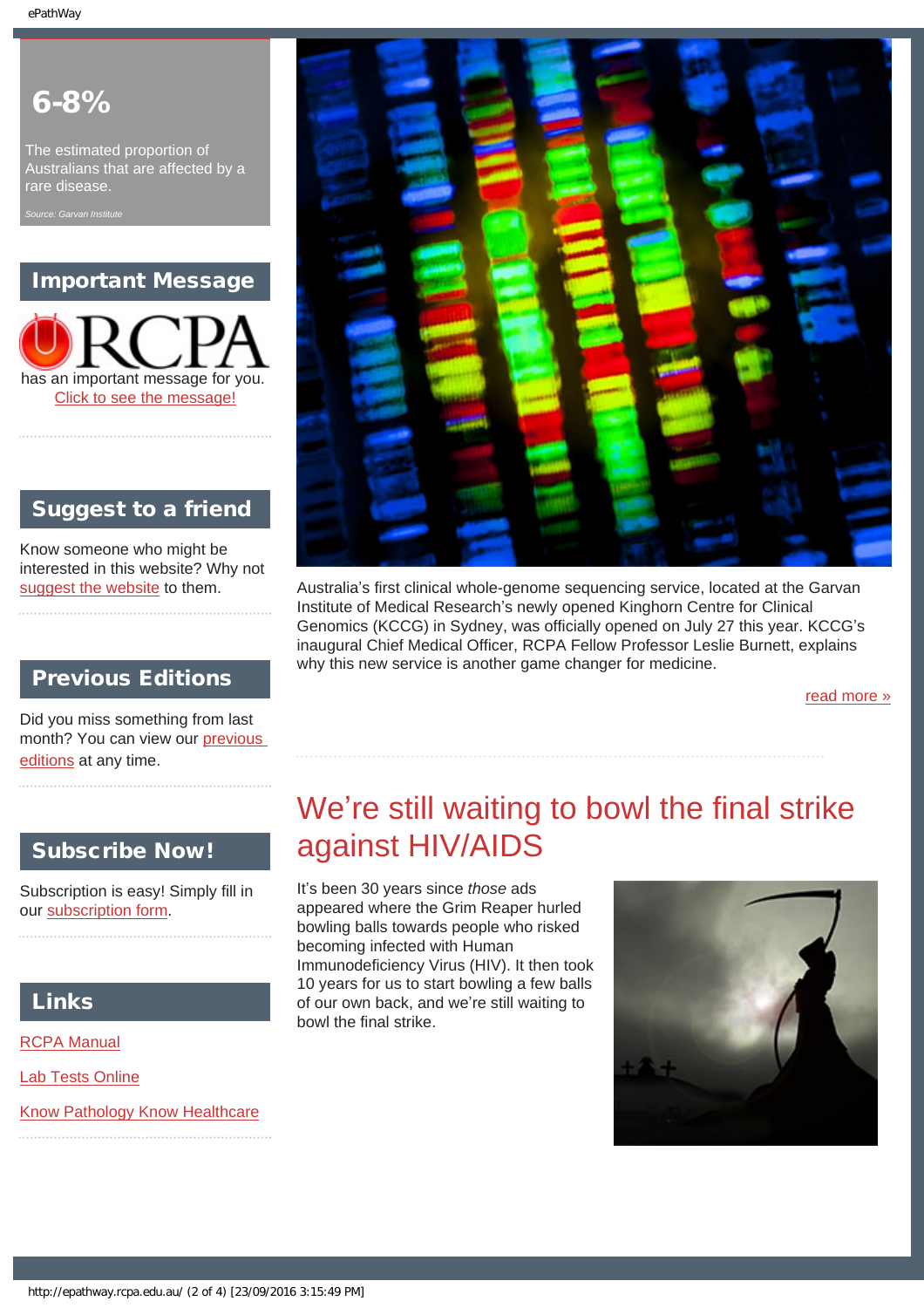# <span id="page-2-0"></span>Musculoskeletal 'spare parts' deliver quality of life for recipients

Footy finals are in full swing, and we all know Aussie and Kiwi teams give a new meaning to the term 'contact sport'. Luckily for injured footballers, and anyone else in need of musculoskeletal repair, there are biobanks that can help. We spoke to Mr Stefan Poniatowski, Head of the Donor Tissue Bank of Victoria (DTBV), and its Medical Director and Forensic Pathologist Associate Professor David Ranson, about their valuable deposits.



[read more »](#page-12-0)

# <span id="page-2-1"></span>Infectious eye disease still blights Australia's First Peoples

Trachoma is the world's leading cause of preventable blindness. It disappeared from mainstream Australia decades ago, but still occurs in remote Aboriginal communities in the Northern Territory, South Australia and Western Australia. Once known as 'sandy blight', trachoma has been associated with poor hygiene, poverty, and dry and dusty condition for centuries.



[read more »](#page-14-0)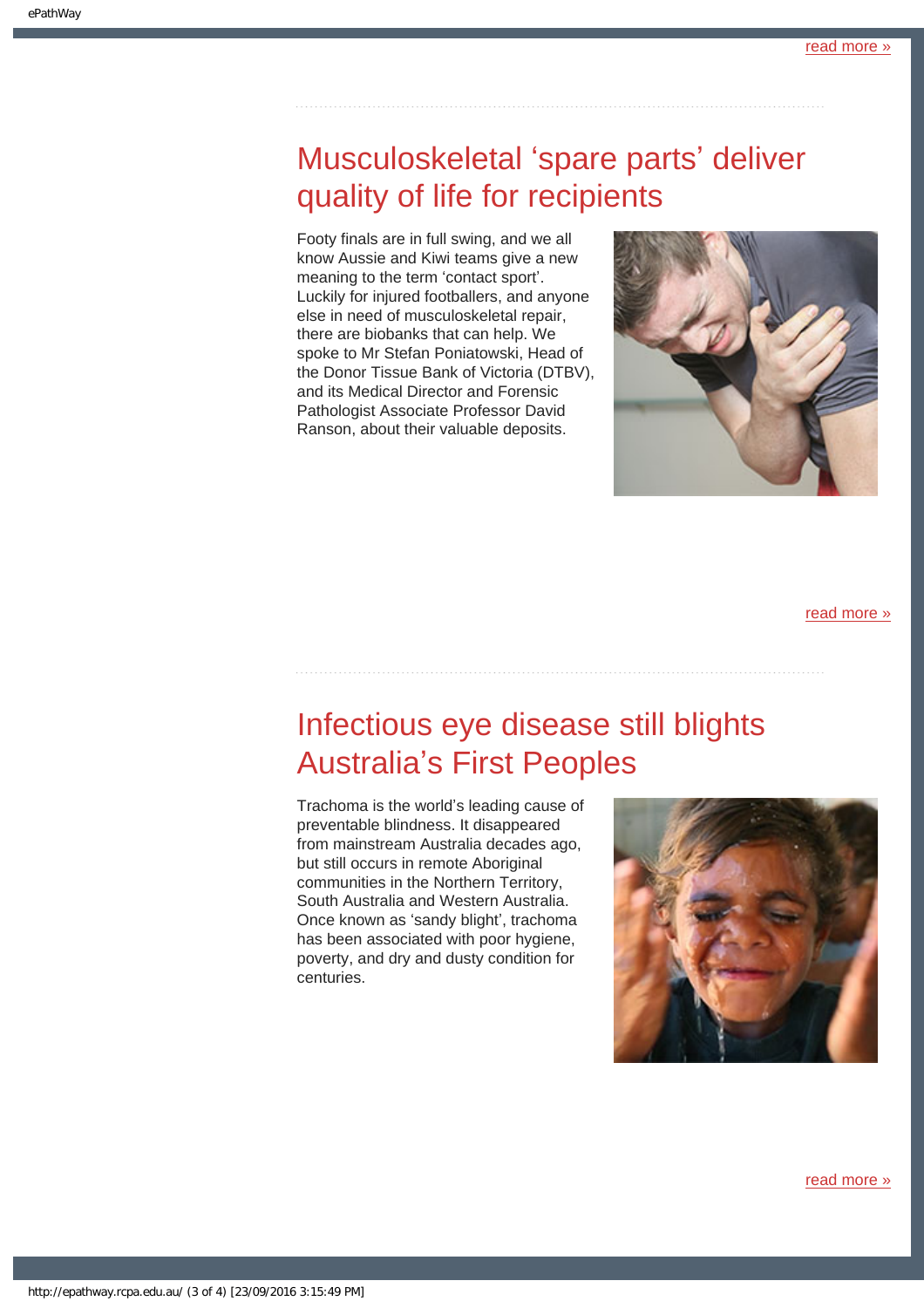### Copyright © 2016 The Royal College of Pathologists of Australasia

RCPA - Durham Hall - 207 Albion St Surry Hills NSW 2010 AUSTRALIA | (+61) 2 8356 5858 | [www.rcpa.edu.au](https://www.rcpa.edu.au/)

[Privacy Policy](https://www.rcpa.edu.au/Privacy-Policy.aspx) | [Legal](https://www.rcpa.edu.au/Legal.aspx) | [Disclaimer](https://www.rcpa.edu.au/Disclaimer.aspx)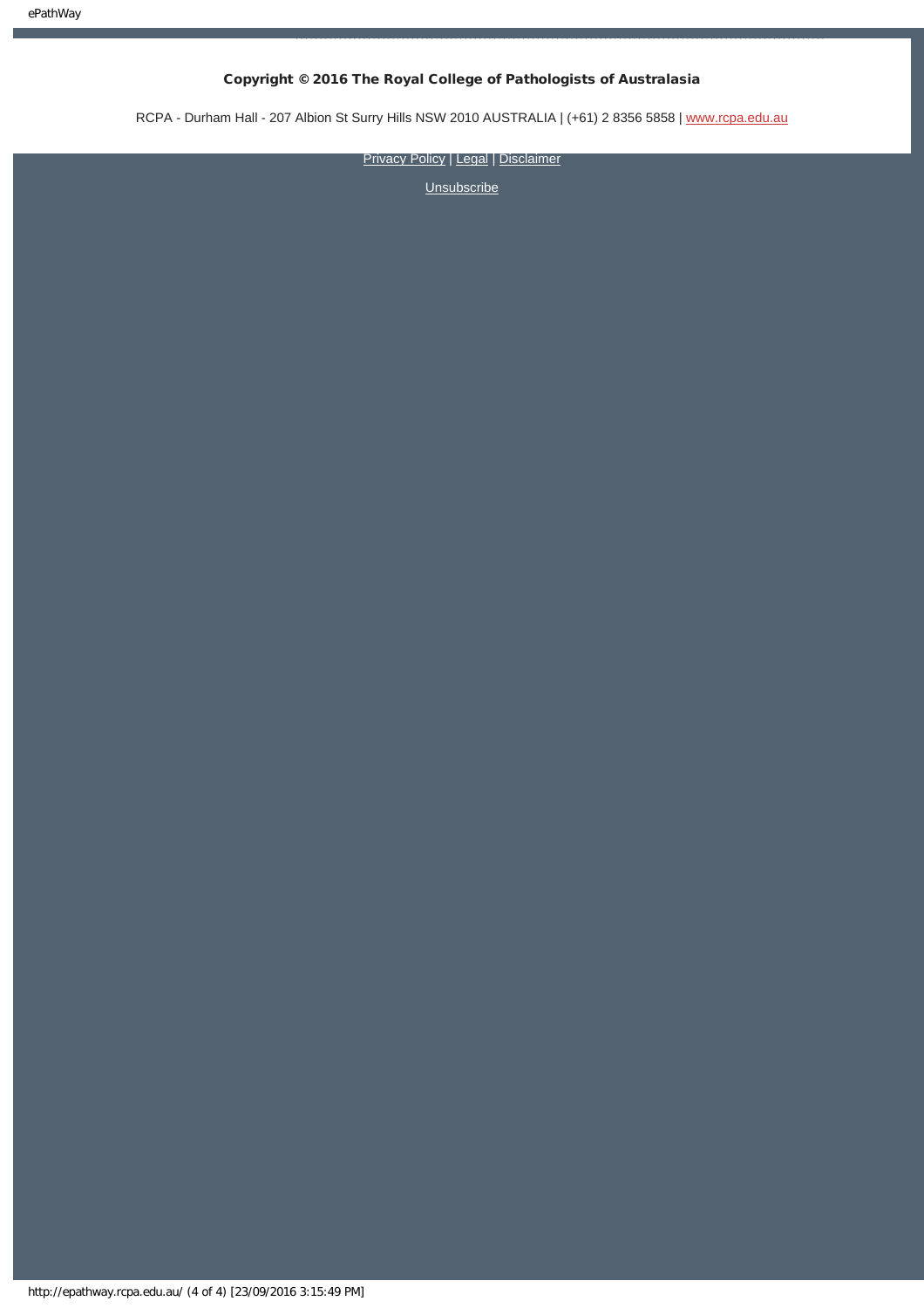<span id="page-4-0"></span>

Published by RCPA

# RCPA Message



Pathology gives life's most important answers.

[« Back to Latest Issue](http://epathway.rcpa.edu.au/index.html)

Copyright © 2015 The Royal College of Pathologists of Australasia

RCPA - Durham Hall - 207 Albion St Surry Hills NSW 2010 AUSTRALIA | (+61) 2 8356 5858 | [www.rcpa.edu.au](https://www.rcpa.edu.au/)

**[Privacy Policy](https://www.rcpa.edu.au/Content-Library/Privacy.aspx) | [Legal](https://www.rcpa.edu.au/Legal.aspx) | [Disclaimer](https://www.rcpa.edu.au/Disclaimer.aspx)**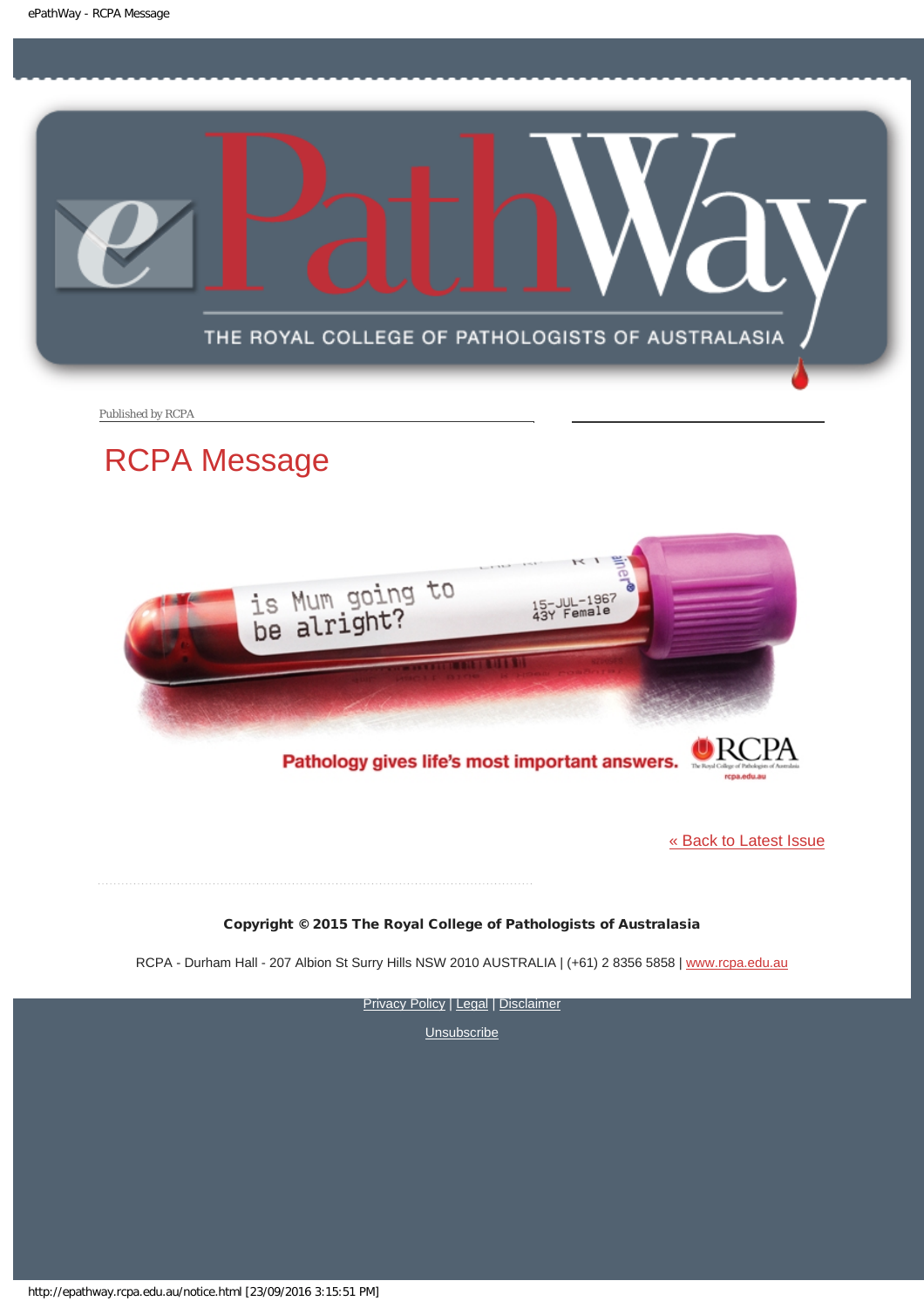<span id="page-5-0"></span>

Published by RCPA

# Previous Editions



JULY 2016 | PUBLISHED BY RCPA

ISSUE #060

### **IN THIS ISSUE**

- · Rare identical twin abnormalities deserve a double take
- · Legionnaire's disease is only one part of the Legionella story
- 

# Welcome to the July edition of ePathWay

Cases of parasitic twins and fetus in fetu are very rare, but a few recently reported in developing countries have prompted sensational headlines. We ducked under the hype and asked an expert to explain how these births occur.

Our other stories cover:

- . Legionnaire's disease, and why there's more to the story than cooling towers.
- . Why pathology laboratories are also medical libraries for results and samples

### 2016

[055 - February 2016](http://epathway.rcpa.edu.au/previous/055_0216.pdf)

[058 - May 2016](http://epathway.rcpa.edu.au/previous/058_0516.pdf)

[056 - March 2016](http://epathway.rcpa.edu.au/previous/056_0316.pdf) [059 - June 2016](http://epathway.rcpa.edu.au/previous/059_0616.pdf)

[057 - April 2016](http://epathway.rcpa.edu.au/previous/057_0416.pdf) [060 - July 2016](http://epathway.rcpa.edu.au/previous/060_0716.pdf)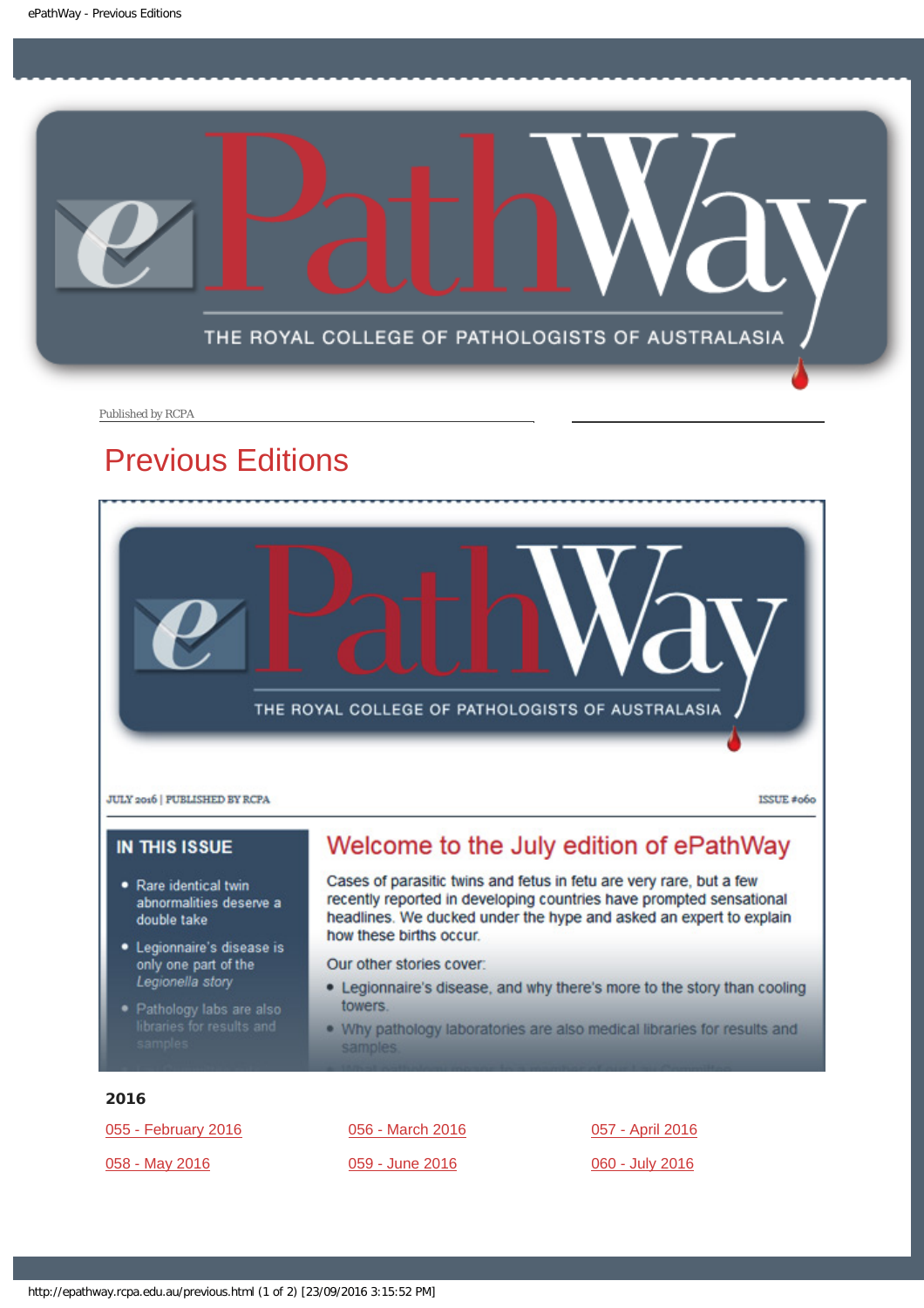### 2015

| 044 - February 2015 | 045 - March 2015        | 046 - April 2015   |
|---------------------|-------------------------|--------------------|
| 047 - May 2015      | 048 - June 2015         | 049 - July 2015    |
| 050 - August 2015   | 051 - September 2015    | 052 - October 2015 |
| 053 - November 2015 | 054 - Dec 2015/Jan 2016 |                    |
| 2014                |                         |                    |
| 033 - February 2014 | 034 - March 2014        | 035 - April 2014   |
| 036 - May 2014      | 037 - June 2014         | 038 - July 2014    |

[040 - September 2014](http://epathway.rcpa.edu.au/previous/040_0914.pdf)

[043 - Dec 2014/Jan 2015](http://epathway.rcpa.edu.au/previous/043_1214.pdf)

[039 - August 2014](http://epathway.rcpa.edu.au/previous/039_0814.pdf) [042 - November 2014](http://epathway.rcpa.edu.au/previous/042_1114.pdf)

### 2013

| 022 - February 2013 | 023 - March 2013        | 024 - April 2013   |
|---------------------|-------------------------|--------------------|
| 025 - May 2013      | 026 - June 2013         | 027 - July 2013    |
| 028 - August 2013   | 029 - September 2013    | 030 - October 2013 |
| 031 - November 2013 | 032 - Dec 2013/Jan 2014 |                    |

### 2012

| 010 - Dec 2011/Jan 2012 | 011 - February 2012 | 012 - March 2012     |
|-------------------------|---------------------|----------------------|
| 013 - April 2012        | 014 - May 2012      | 015 - June 2012      |
| 016 - July 2012         | 017 - August 2012   | 018 - September 2012 |
| 019 - October 2012      | 020 - November 2012 | 021 - December 2012  |
| 2011                    |                     |                      |

[001 - March 2011](http://epathway.rcpa.edu.au/previous/001_0311.pdf)

[004 - June 2011](http://epathway.rcpa.edu.au/previous/004_0611.pdf)

[007 - September 2011](http://epathway.rcpa.edu.au/previous/007_0911.pdf)

[002 - April 2011](http://epathway.rcpa.edu.au/previous/002_0411.pdf) [005 - July 2011](http://epathway.rcpa.edu.au/previous/005_0711.pdf) [008 - October 2011](http://epathway.rcpa.edu.au/previous/008_1011.pdf) [003 - May 2011](http://epathway.rcpa.edu.au/previous/003_0511.pdf) [006 - August 2011](http://epathway.rcpa.edu.au/previous/006_0811.pdf) [009 - November 2011](http://epathway.rcpa.edu.au/previous/009_1111.pdf)

[041 - October 2014](http://epathway.rcpa.edu.au/previous/041_1014.pdf)

### [« Back to Home Page](http://epathway.rcpa.edu.au/index.html)

### Copyright © 2016 The Royal College of Pathologists of Australasia

RCPA - Durham Hall - 207 Albion St Surry Hills NSW 2010 AUSTRALIA | (+61) 2 8356 5858 | [www.rcpa.edu.au](https://www.rcpa.edu.au/)

**[Privacy Policy](https://www.rcpa.edu.au/Content-Library/Privacy.aspx) | [Legal](https://www.rcpa.edu.au/Legal.aspx) | [Disclaimer](https://www.rcpa.edu.au/Disclaimer.aspx)**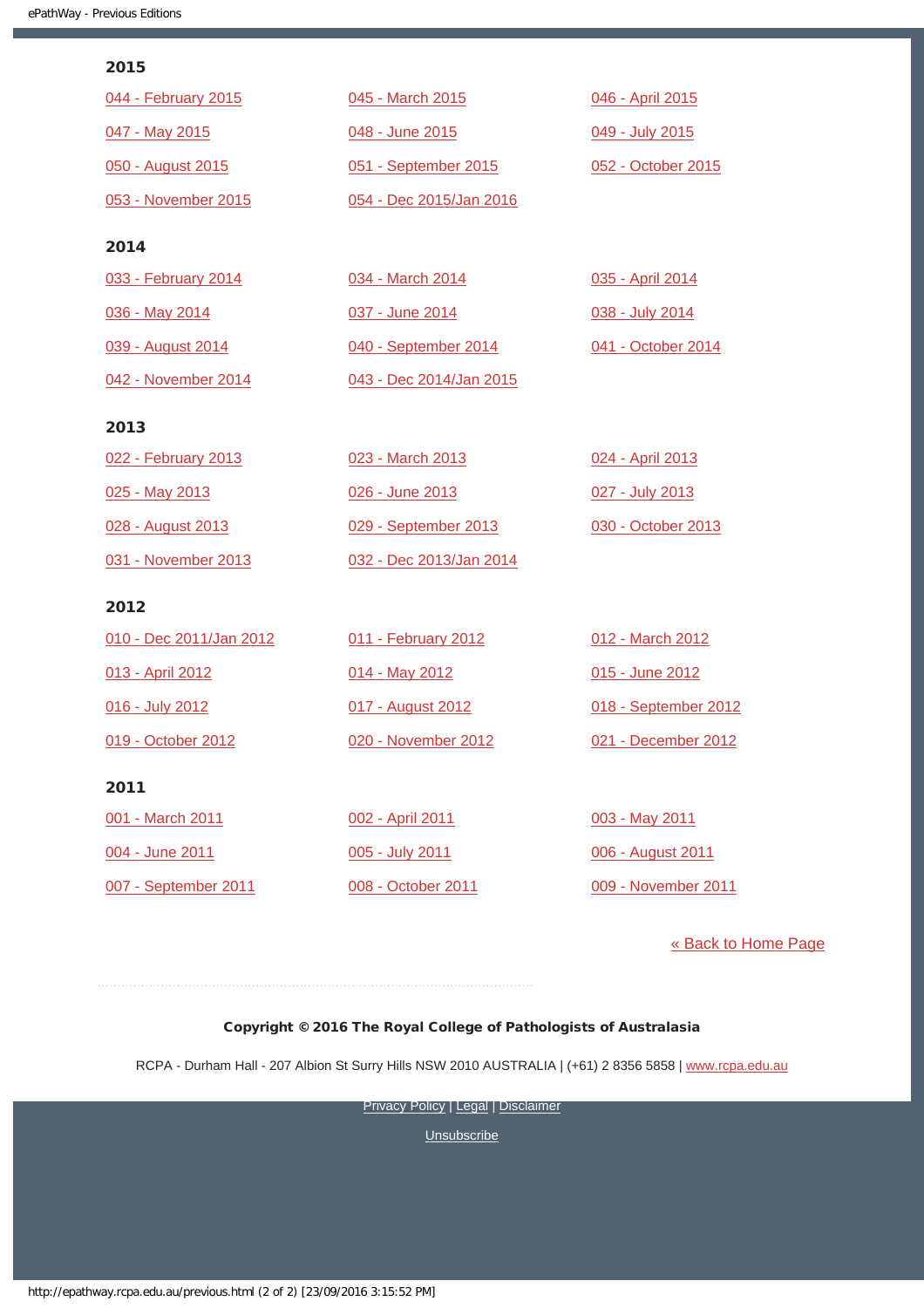<span id="page-7-0"></span>

Published by RCPA

# Subscription Form

Full Name:

Email address:

# Unsubscription Form Subscribe<br>
Unsubscription Form<br>
Email address:<br>
Unsubscribe<br>
Unsubscribe<br>
RCPA - Durham Hall - 207 Albion St Surry Hills<br>
Privacy<br>
Privacy<br>
Nttp://epathway.rcpa.edu.au/subscription.html [23/09/2016 3:15:53 PM]

Email address:

[« Back to Home Page](http://epathway.rcpa.edu.au/index.html)

Copyright © 2015 The Royal College of Pathologists of Australasia

RCPA - Durham Hall - 207 Albion St Surry Hills NSW 2010 AUSTRALIA | (+61) 2 8356 5858 | [www.rcpa.edu.au](http://www.rcpa.edu.au/)

**[Privacy Policy](http://www.rcpa.edu.au/Content-Library/Privacy.aspx) | [Legal](http://www.rcpa.edu.au/Legal.aspx) | [Disclaimer](http://www.rcpa.edu.au/Disclaimer.aspx)**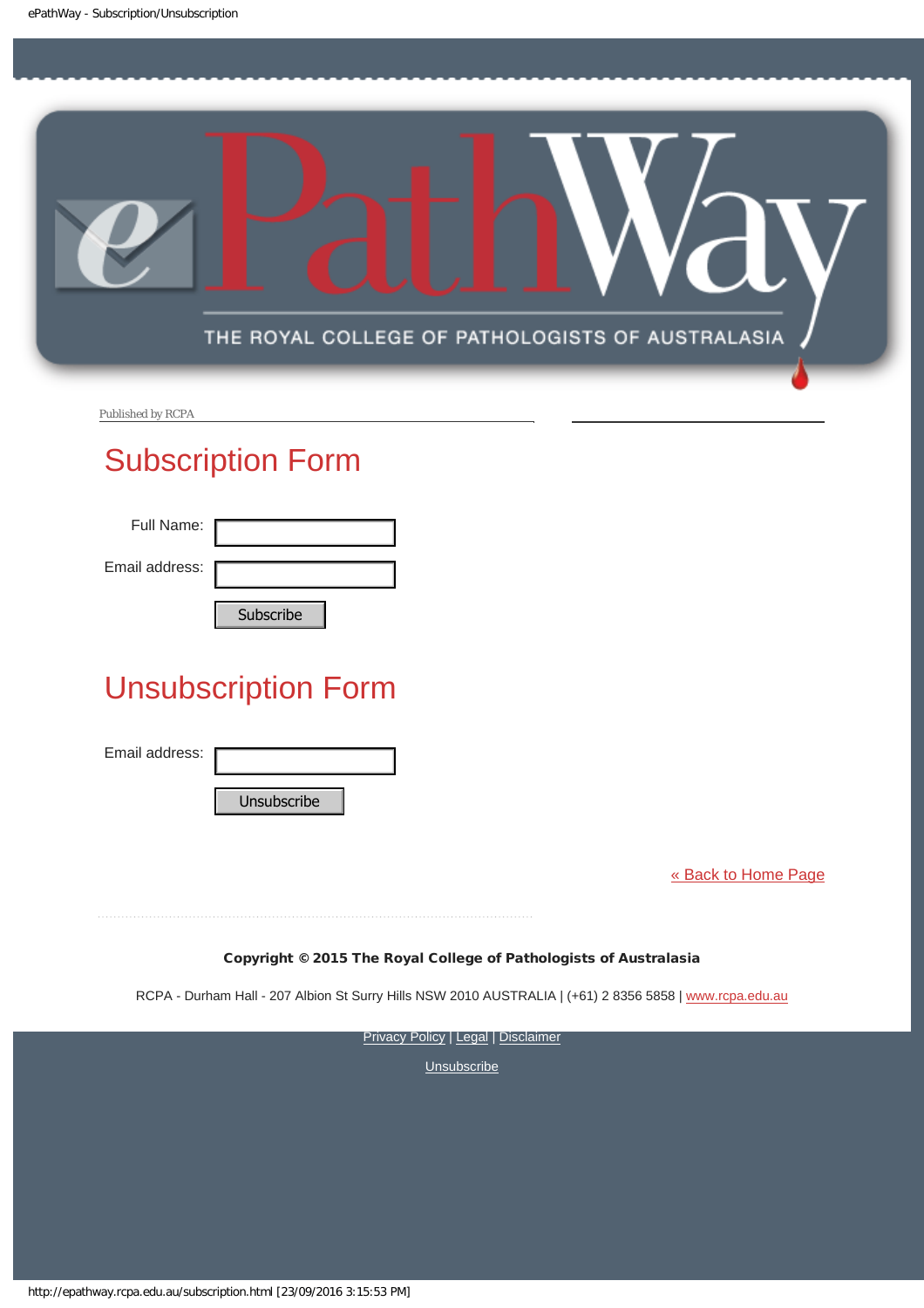<span id="page-8-0"></span>

# First clinical whole-genome sequencing service offers new hope to thousands of patients and their families



*The Whole Genome Sequencing machine (Illumina X ten) about to send information to the bioinformatics supercomputer 'pipeline'* 

Australia's first clinical whole-genome sequencing service, located at the Garvan Institute of Medical Research's newly opened Kinghorn Centre for Clinical Genomics (KCCG) in Sydney, was officially opened on July 27 this year. KCCG's inaugural Chief Medical Officer, RCPA Fellow Professor Leslie Burnett, explains why this new service is another game changer for medicine.

"Thanks to a significant donation we have the world's first Illumina HiSeq X Ten sequencing platform which means we can sequence about 16,000 whole human genomes each year," he explains.

"There is a large backlog of people who will benefit from this capability so we have prioritised families of children with undiagnosed genetic disorders to access this service first. This is because these families have often been on a long and difficult diagnostic odyssey and have drawn a blank in terms of finding a diagnosis."

"Our service, offered through a newly established health information company called [Genome.One,](https://www.genome.one/) looks for the genetic variant responsible for their disorder. This means these families could finally have a diagnosis and the ability to access the right treatment pathways faster."

This Australian funded service is the result of a two and a half year development in association with the country's largest provider of public pathology services, NSW Health Pathology.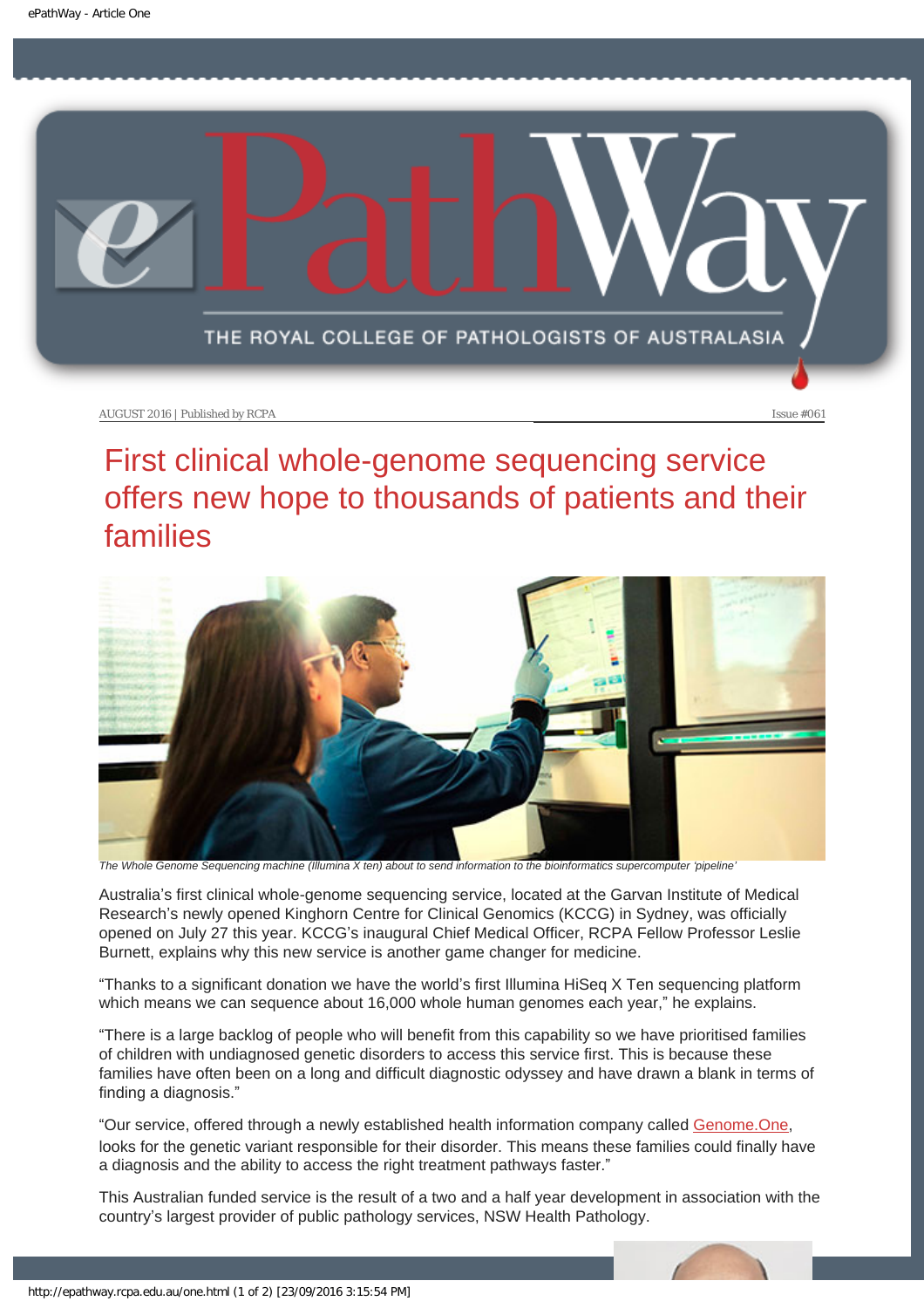Prof Burnett says the whole-genome sequencing service has so far increased the diagnosis rate of these rare genetic disorders from 20% to between 40 and 60%, and he expects this rate to increase further as their knowledge base expands.

"This is just the beginning of what we can do, and it's the equivalent to discovering antibiotics in terms of its significance. This work takes extraordinary expertise, and we have needed to assemble a specialised team of nearly 50 genetic pathologists, laboratory scientists and Information Technology specialists to drive it."



The KCCG is only the second accredited facility in the world (the first outside of the USA) for whole-genome sequencing.

**Professor Leslie Burnett** 

"We chose to use National Association of Testing Authorities (NATA)/ RCPA accreditation, and we received our accreditation on July 12 this year. This was a rigorous process to ensure our laboratory operates at safe standards for patient care. As part of this process we sequenced more than 100 whole diagnostic genomes, and were examined by a NATA/RCPAassembled team like no other!"

So what does it take to sequence a whole genome?

"It's nothing like you see on TV shows such as CSI where they get an answer in about an hour. It takes between eight to 12 weeks from sample to report for each patient, including genetic counselling to prepare patients for potentially unexpected results," explains Prof Burnett.

"To perform the test we take a blood sample and a cheek swab from the patient, and also from their parents if possible, and we determine the full six-billion DNA letters of these samples. From this, we generally find about four million genetic sequence differences from the average 'reference' sequence. We then filter them down to 1000s, then to about 200, and this is when they are inspected manually to derive the short list of candidates causing the genetic disorder."

While the KCCG is Australia-based, it is also looking to work with other local and international clinical and research communities to expand the knowledge of the human genome. This will hopefully open more avenues to explore in the genomic revolution that Prof Burnett is excited to be a part of.

"When I was a medical student 40 years ago genetic sequencing was just starting and I thought it would reach clinical medicine 'soon'. But 'soon' stretched into years, and then decades. Now we are sequencing the whole genome, and I've lived to see it and be a part of it. It's certainly an exciting time to be at the forefront of medicine."

*Families who are currently searching for a diagnosis of a genetic disease should speak to their genetic specialist about whether Genome.One's new test is appropriate for them. To enquire about the clinical service, email [enquiries@genome.one](mailto:enquiries@genome.one) or phone +61 2 9359 8002.*

### [« Back to Home Page](http://epathway.rcpa.edu.au/index.html)

### Copyright © 2016 The Royal College of Pathologists of Australasia

RCPA - Durham Hall - 207 Albion St Surry Hills NSW 2010 AUSTRALIA | (+61) 2 8356 5858 | [www.rcpa.edu.au](https://www.rcpa.edu.au/)

**[Privacy Policy](https://www.rcpa.edu.au/Content-Library/Privacy.aspx) | [Legal](https://www.rcpa.edu.au/Legal.aspx) | [Disclaimer](https://www.rcpa.edu.au/Disclaimer.aspx)**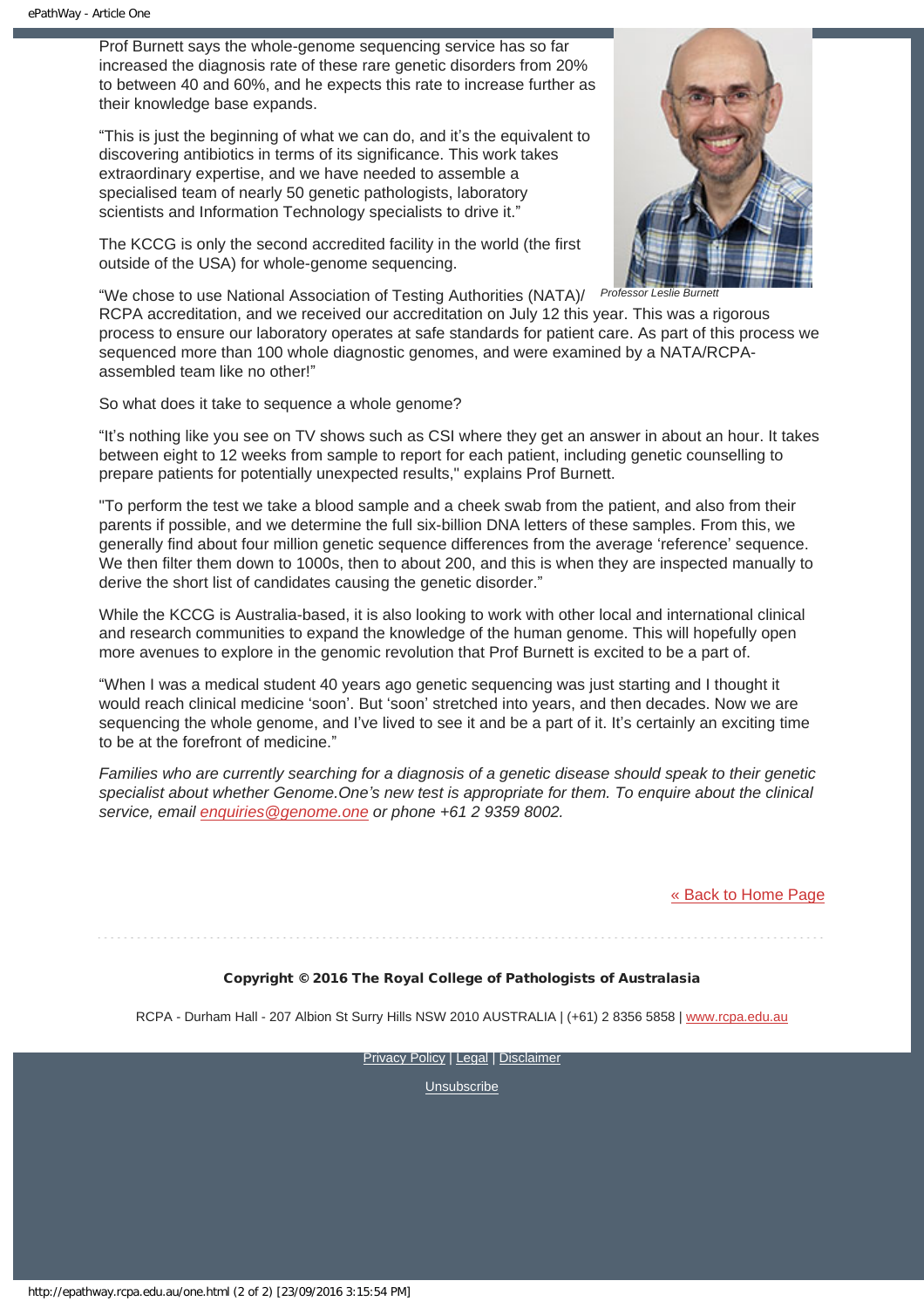<span id="page-10-0"></span>

# We're still waiting to bowl the final strike against HIV/AIDS



It's been 30 years since *those* ads appeared where the Grim Reaper hurled bowling balls towards people who risked becoming infected with Human Immunodeficiency Virus (HIV). It then took 10 years for us to start bowling a few balls of our own back, and we're still waiting to bowl the final strike.

"The big breakthrough for HIV hasn't happened yet, but it was 1996 when the game changed," explains Associate Professor Roger Garsia, Head of the Central Clinical School at the University of Sydney and Director of HIV for Sydney Local Health District.

"That was when we saw a decrease in the number of HIV-infected people in hospitals due to more effective combination therapy, and the death rate from AIDS (acquired immune deficiency syndrome) started to decrease."

These days HIV and AIDS, which develops in more than 95% of cases if HIV is left untreated, has dropped off the radar of many doctors in Australia and New Zealand. A/Prof Garsia says this is probably due to the fact we no longer have significant numbers of HIV-infected people in acute hospital care, but that's not the case in many other countries.

"Advanced HIV and AIDS is still a major burden on hospital facilities in many countries. Globally, less than 50% of HIV-infected people know they have it, and too few individuals are tested, identified and treated for preventive measures to have much impact on the rate of transmission," he explains.

"However, there has still been a significant impact on death rates internationally with total deaths from AIDS peaking in 2004, a decade after they peaked in Australia and other western countries. Late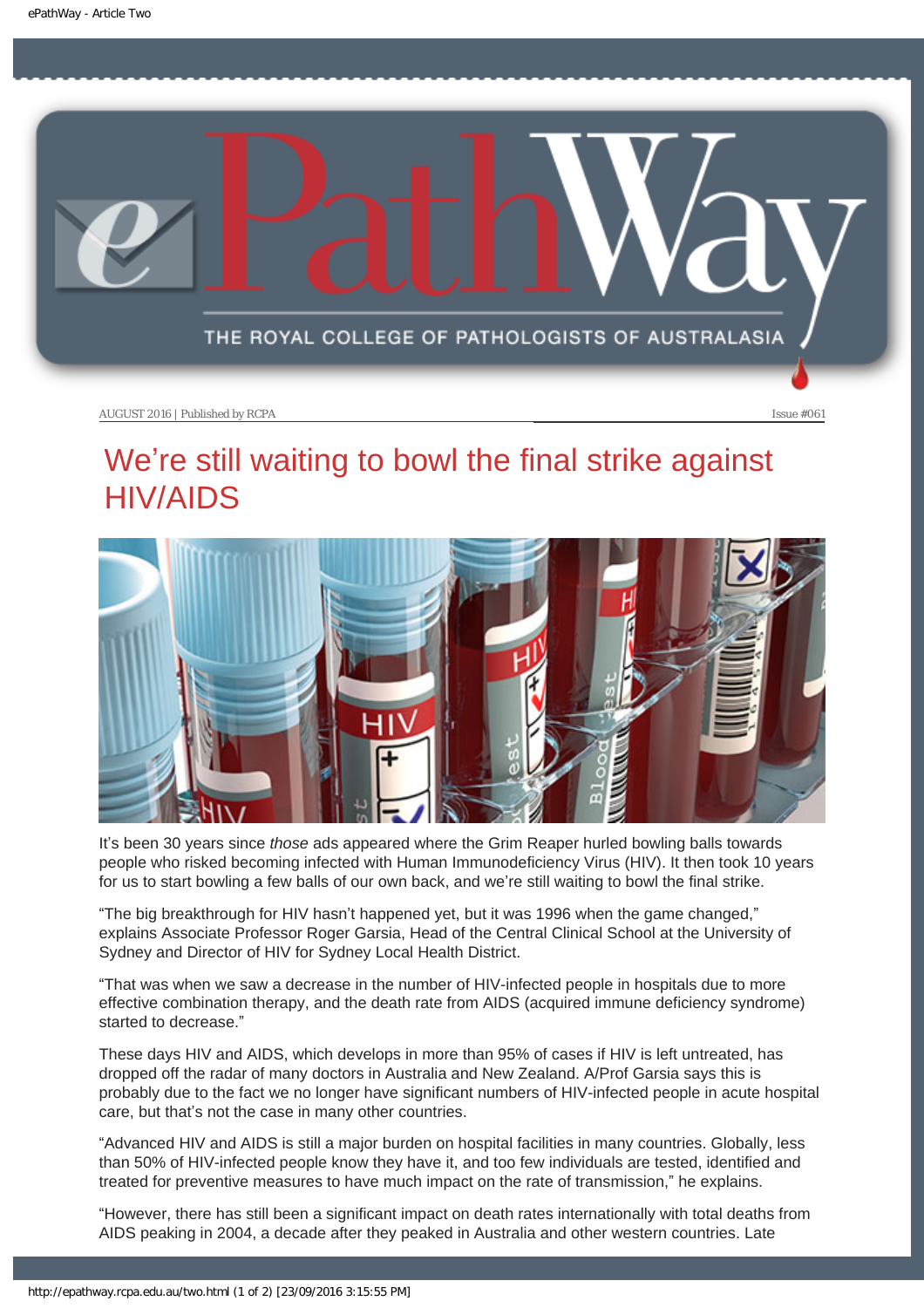diagnosis followed by prompt treatment will still allow immune recovery, but unfortunately the transmission cycle will have usually already occurred."

He says Australia and New Zealand do have good testing rates that show continuing evidence of new infections occurring. To successfully impact on these, many high-risk people, including HIV negative men-who-have-sex-with-men (MSM) who remain at risk, could potentially be prescribed antiretroviral therapy as a preventive or prophylactic measure without being part of a trial. This would require modifying the approved indications for antiretroviral drugs to include prophylaxis. One pharmaceutical company has already applied for listing of a drug for HIV prophylaxis on the Pharmaceutical Benefits Scheme (PBS).

"The effectiveness of this approach has been confirmed through trials, and there are now further studies underway both locally and internationally looking at how well this approach would be accepted by high risk groups and the impact it would have on both HIV and STI rates. There are similarities in this method to taking the oral contraceptive pill to prevent pregnancy when risk is sporadic, and there is work going on to determine for how long an HIV-positive individual must be treated before their risk of transmitting the virus is effectively lowered," says A/Prof Garsia.

He says the Pre-exposure prophylaxis (PreP) approach may also have a role for people who are travelling in countries with highly endemic HIV. The pharmaceutical industry is also exploring slow release prophylactic injections that might last 100 days or more.

When it comes to testing for HIV, A/Prof Garsia says Point-of-Care tests (PoCT) and rapid HIV tests in walk-in centres are useful to reach people who may not accept testing through a traditional medical centre, as long as the tests are done in a quality framework.

"In Africa for example, some of the population won't accept testing at health centres but will agree to a PoCT at home. In contrast, Australia's population has access to very high quality laboratory testing, so it would be fair to say the uptake of PoCT testing is modest. Most HIV tests here are performed on venous blood samples sent to a laboratory, and this is a good approach as it allows for other STI testing at the same time."

He says other options being explored in the HIV prevention space include embedding neutralising HIV antibodies in microbicide preparations in the form of a protective gel applied vaginally before sex.

"We hope to see some advances in HIV vaccine development over the next five to 10 years, however, the results of the search for a truly effective vaccine are still disappointing."

While these strategies may seem like significant breakthroughs, A/Prof Garsia says since the leaps forward of the mid 1990s, there have been only incremental gains in the area of HIV therapy, but no real ground breaking changes yet. So what does the big HIV breakthrough look like?

"It would be a drug that truly eliminates the virus from already infected cells, but we're still decades away from that."

HIV was also covered in the [August 2014](http://epathway.rcpa.edu.au/previous/039_0814.pdf), [February 2013](http://epathway.rcpa.edu.au/previous/022_0213.pdf) and [July 2011](http://epathway.rcpa.edu.au/previous/005_0711.pdf) editions of ePathWay.

### [« Back to Home Page](http://epathway.rcpa.edu.au/index.html)

### Copyright © 2016 The Royal College of Pathologists of Australasia

RCPA - Durham Hall - 207 Albion St Surry Hills NSW 2010 AUSTRALIA | (+61) 2 8356 5858 | [www.rcpa.edu.au](https://www.rcpa.edu.au/)

**[Privacy Policy](https://www.rcpa.edu.au/Content-Library/Privacy.aspx) | [Legal](https://www.rcpa.edu.au/Legal.aspx) | [Disclaimer](https://www.rcpa.edu.au/Disclaimer.aspx)**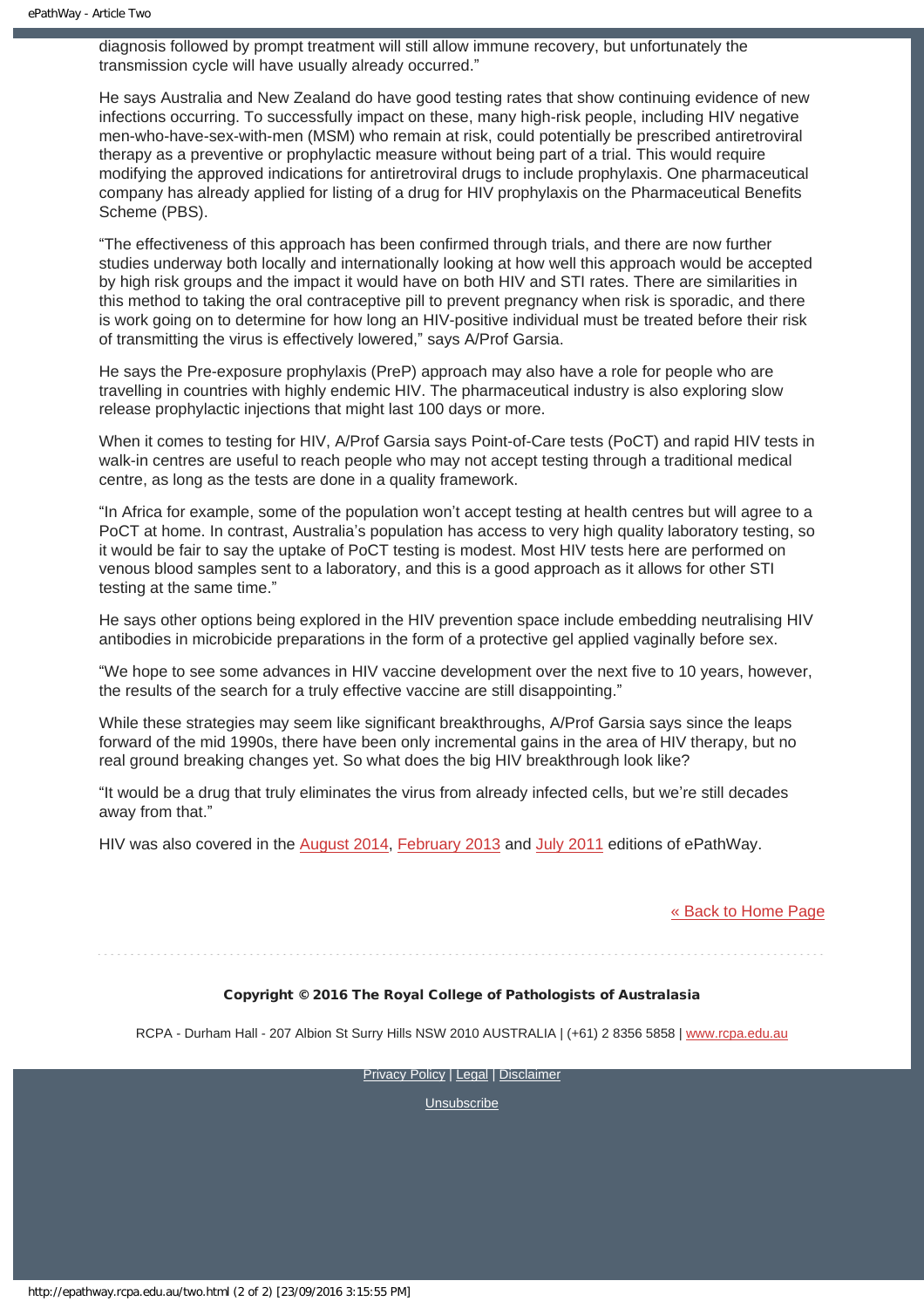<span id="page-12-0"></span>

# Musculoskeletal 'spare parts' deliver quality of life for recipients



Footy finals are in full swing, and we all know Aussie and Kiwi teams give a new meaning to the term 'contact sport'. Luckily for injured footballers, and anyone else in need of musculoskeletal repair, there are biobanks that can help. We spoke to Mr Stefan Poniatowski, Head of the Donor Tissue Bank of Victoria (DTBV), and its Medical Director and Forensic Pathologist Associate Professor David Ranson, about their valuable deposits.

In terms of musculoskeletal materials, Mr Poniatowski says the DTBV collects and stores bone, cartilage and tendons for up to five years for surgeons to use as tissue transplants when required.

"If people have an injury such as an anterior cruciate ligament (ACL) tear in their knee, then surgeons can replace that ligament with tendons that we store in our tissue bank. We can also provide cartilage for other types of injuries, but we don't get many requests for it," he explains.

Mr Poniatowski says they try to accommodate requests from surgeons which might rarely include meniscus (fibrocartilage cushions in the knee) and osteochondral cartilage, but both of these need to be 'size matched' before they can be used.

"We try to find out what surgeons need and tailor our collection for them. We also collect bone that surgeons would otherwise discard after a hip replacement, and we mill it up into granules. This can then be used to pack into holes in damaged and diseased bones when required."

A/Prof Ranson says this material is like scaffolding, and the recipient's own bone grows into this donated bone tissue over time.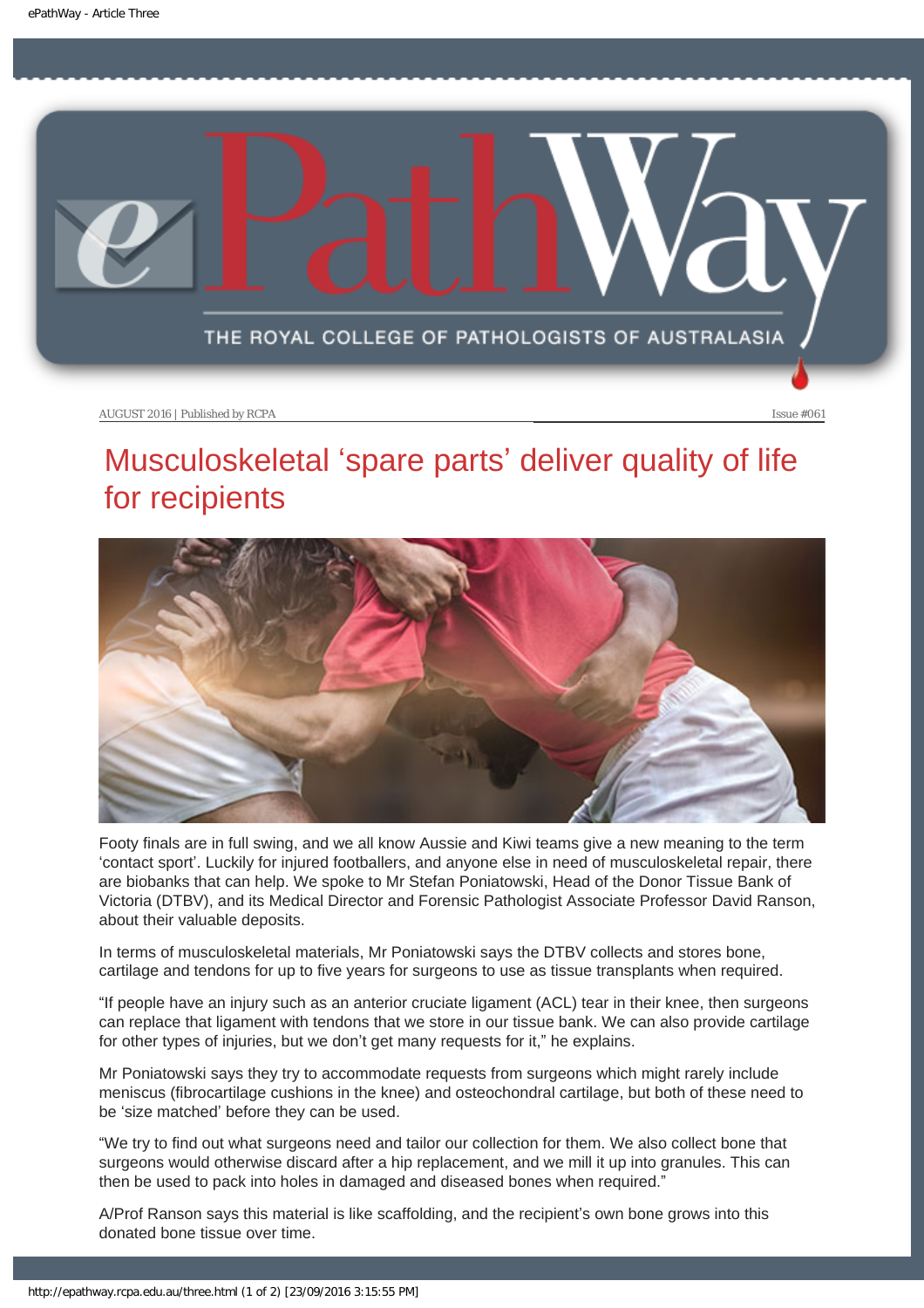"Musculoskeletal donations may not save lives in the same way a heart or lung will, but they certainly improve a person's quality of life and in this way they can transform a person's life," he explains.

"We are very careful about screening the source of our donations. Out of over 6,000 potential donors each year, our screening and checking processes reduce that to about 100 successful donors."

Apart from bone removed during surgery, the main source of donations is deceased people, and this is why the DTBV and the Victorian Institute of Forensic Medicine (VIFM), where A/Prof Ranson is Deputy Director, work closely together.

"The VIFM has privileged access to a large group of deceased people whose deaths have been reported to the Coroner. Our job is to investigate these deaths, and looking at their medical history is one a part of what we do. We are very careful to check potential donors to make sure they are disease and hazard free," A/Prof Ranson explains.

"One of our challenges is that the donors are usually people who were healthy and who died unexpectedly, and we need to retrieve their potential donor tissue within 24 hours of death, but we can only do this with the consent of the next of kin," explains Mr Poniatowski.

"If people have not heard of a tissue donation, then talking to a relative about donating their deceased relative's tissue can be difficult when they are grieving and in a sensitive state. This is why education about the benefits of tissue donation is very important to help inform a family's decision about donation at a very difficult time."

People probably don't realise how much of a difference these donations can make until they need to make a 'withdrawal'. For example, if you hear a crunch or snap on the field this season, it's not always game over for that player thanks to the valuable deposits so generously donated and then stored in facilities like the DTBV.

Check out the [DTBV](http://www.dtbv.org.au/) and [Donate Life](http://www.donatelife.gov.au/) websites to find out how to become a tissue donor.

Organ and tissue donation was also covered in the [November 2015](http://epathway.rcpa.edu.au/previous/053_1115.pdf) edition of ePathWay.

[« Back to Home Page](http://epathway.rcpa.edu.au/index.html)

### Copyright © 2016 The Royal College of Pathologists of Australasia

RCPA - Durham Hall - 207 Albion St Surry Hills NSW 2010 AUSTRALIA | (+61) 2 8356 5858 | [www.rcpa.edu.au](https://www.rcpa.edu.au/)

[Privacy Policy](https://www.rcpa.edu.au/Content-Library/Privacy.aspx) | [Legal](https://www.rcpa.edu.au/Legal.aspx) | [Disclaimer](https://www.rcpa.edu.au/Disclaimer.aspx)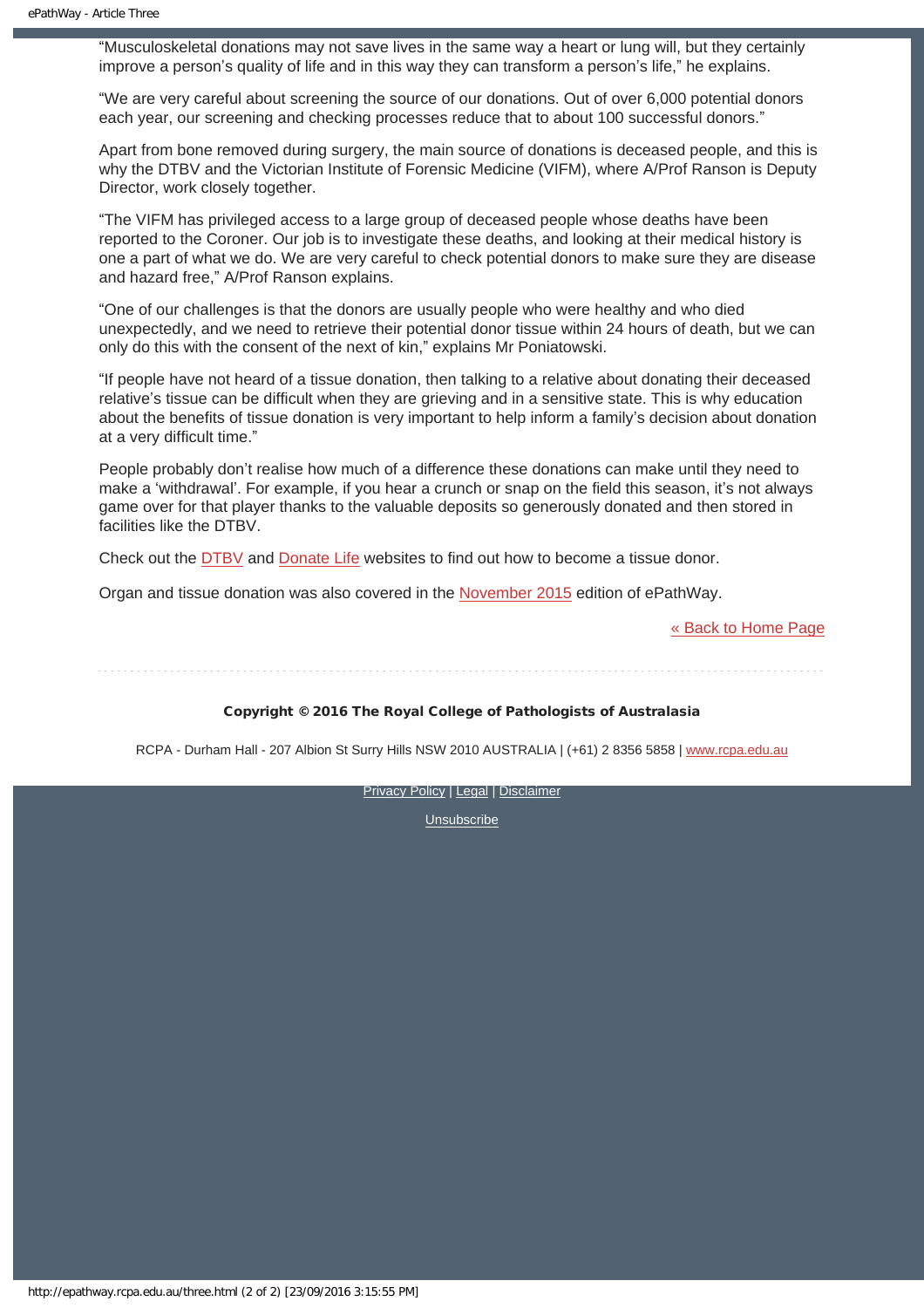<span id="page-14-0"></span>

# Infectious eye disease still blights Australia's First Peoples



Trachoma is the world's leading cause of preventable blindness. It disappeared from mainstream Australia decades ago, but still occurs in remote Aboriginal communities in the Northern Territory, South Australia and Western Australia. Once known as 'sandy blight', trachoma has been associated with poor hygiene, poverty, and dry and dusty condition for centuries.

"Trachoma is an infectious disease that is spread by touch such as rubbing infected eyes with hands and then touching another person. It is also spread by flies that have been in contact with the eyes of infected people.

Associate Professor Rob Baird, Infectious Diseases Physician and Director of Pathology for Territory Pathology in Darwin, says trachoma is still primarily a disease of poverty, and is usually diagnosed based on direct inspection of the eye.

"As trachoma is a clinical diagnosis, pathologists don't often receive specimens to test for the pathogen outside of research trials. When we do test for it, ocular chlamydia (trachoma) can be detected by the same assays usually used to diagnose patients with genital chlamydia. It's therefore necessary to recognise that detection of chlamydia DNA can come from ocular or genital sites."

A/Prof Baird says trachoma's causative pathogen *Chlamydia trachomatis* (an obligate intracellular pathogen) is the same bacterial species that causes the sexually transmitted infection (STI) chlamydia, but the diseases are caused by different *Chlamydia* serovars. Ensuring the correct clinical diagnosis is therefore important, especially if it involves a child.